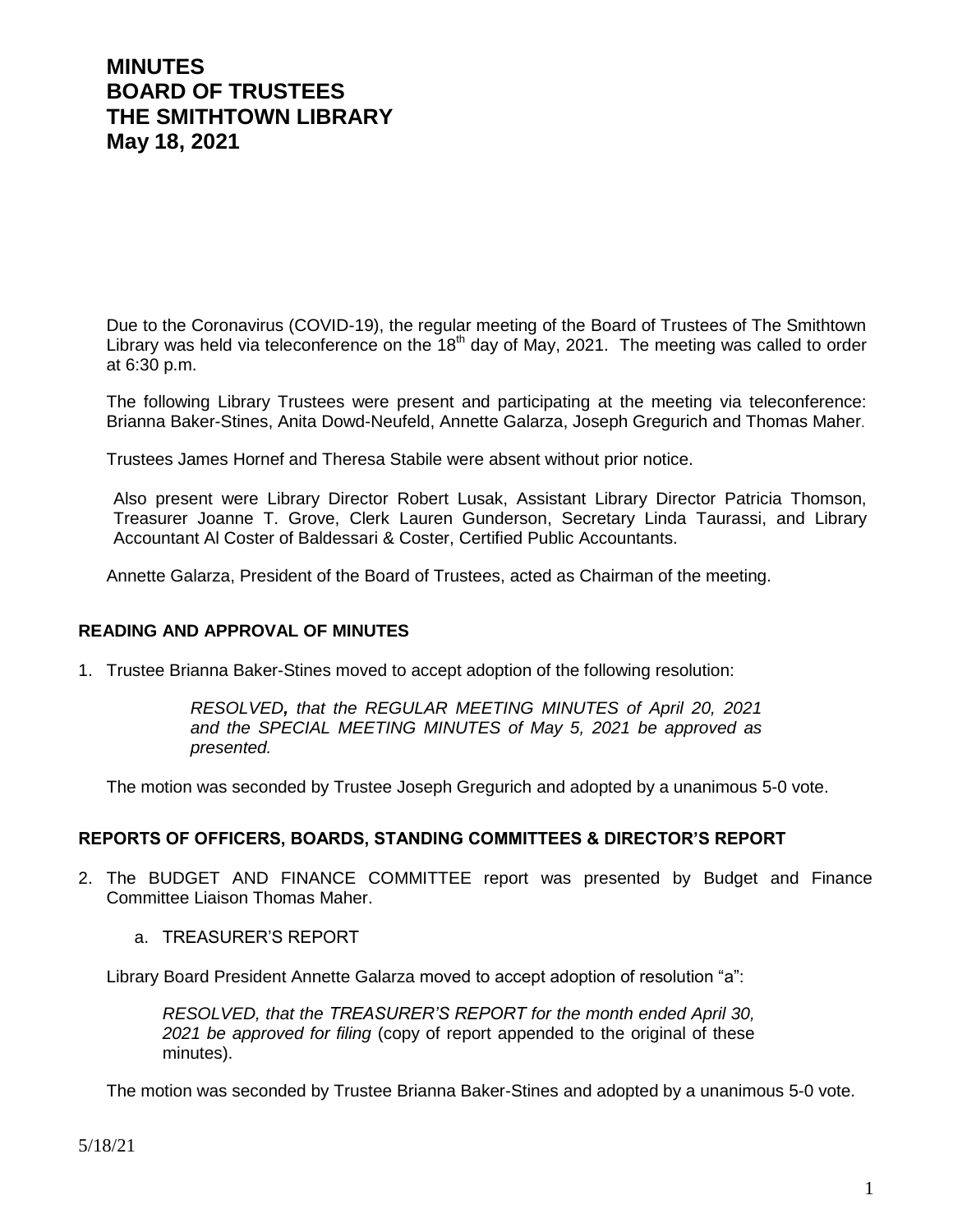### b. WARRANTS

Trustee Brianna Baker-Stines moved to accept adoption of resolution "b":

RESOLVED, that the following WARRANTS be approved for payment:

| Warrant #21-May      | ("L" fund) PREPAYS       | \$22,024.84  |
|----------------------|--------------------------|--------------|
| ii. Warrant #21-May  | ("L" fund) WARRANT       | \$297,478.52 |
| iii. Warrant #21-May | $(PAYROLL #9 - 4/30/21)$ | \$268,964.40 |
| iv. Warrant #21-May  | $(PAYROLL #10-5/14/21)$  | \$260,671.28 |

The motion was seconded by Trustee Anita Dowd-Neufeld and adopted by a unanimous 5-0 vote.

c. INDEPENDENT AUDIT REPORT – Baldessari & Coster, Certified Public Accountants

Budget and Finance Committee Liaison Thomas Maher invited Mr. Al Coster, of Baldessari & Coster, Certified Public Accountants, to give his presentation pertaining to the Library's 2020 independent audit report. Mr. Coster congratulated the Library and noted that the Library had received the best report it could get. The Library has again been issued the highest opinion that the financial statements and underlying internal controls present fairly, in all material respects, the financial position of The Smithtown Library as of December 31, 2020, in accordance with generally accepted accounting principles.

After discussion Library Board President Annette Galarza moved to accept adoption of the following resolution:

> *RESOLVED: That the independent audit report for the fiscal year beginning January 1, 2020 and ending December 31, 2020, prepared by Baldessari & Coster, Certified Public Accountants, including financial statements and supplementary schedules, be accepted as presented* (copy of report appended to the original of these minutes).

The motion was seconded by Trustee Anita Dowd-Neufeld and adopted by a unanimous 5-0 vote.

- 3. The PERSONNEL COMMITTEE report was presented by Personnel Committee Liaison Brianna Baker-Stines.
	- a. PERSONNEL CHANGES

Trustee Thomas Maher moved to accept adoption of resolution "a":

*RESOLVED, that the following PERSONNEL changes be approved as presented:*

Full-time appointment:

*i. Permanent full-time appointment of Carolyn A. Brooks to the position of Librarian I, Reference Department, Commack building, at an annual rate of pay of \$58,828.00, subject to a 26-week probationary period, effective June 28, 2021 (to fill the vacancy created by the reassignment of Marissa Finocchiaro to the Reference Department/Long Island Room of the Smithtown building, effective 5/10/21).*

#### *Resignation:*

*ii. Resignation of Regina Spencer, Personnel Assistant, Business Office, Nesconset building, effective April 30, 2021.*

5/18/21 The motion was seconded by Trustee Anita Dowd-Neufeld and adopted by a unanimous 5-0 vote.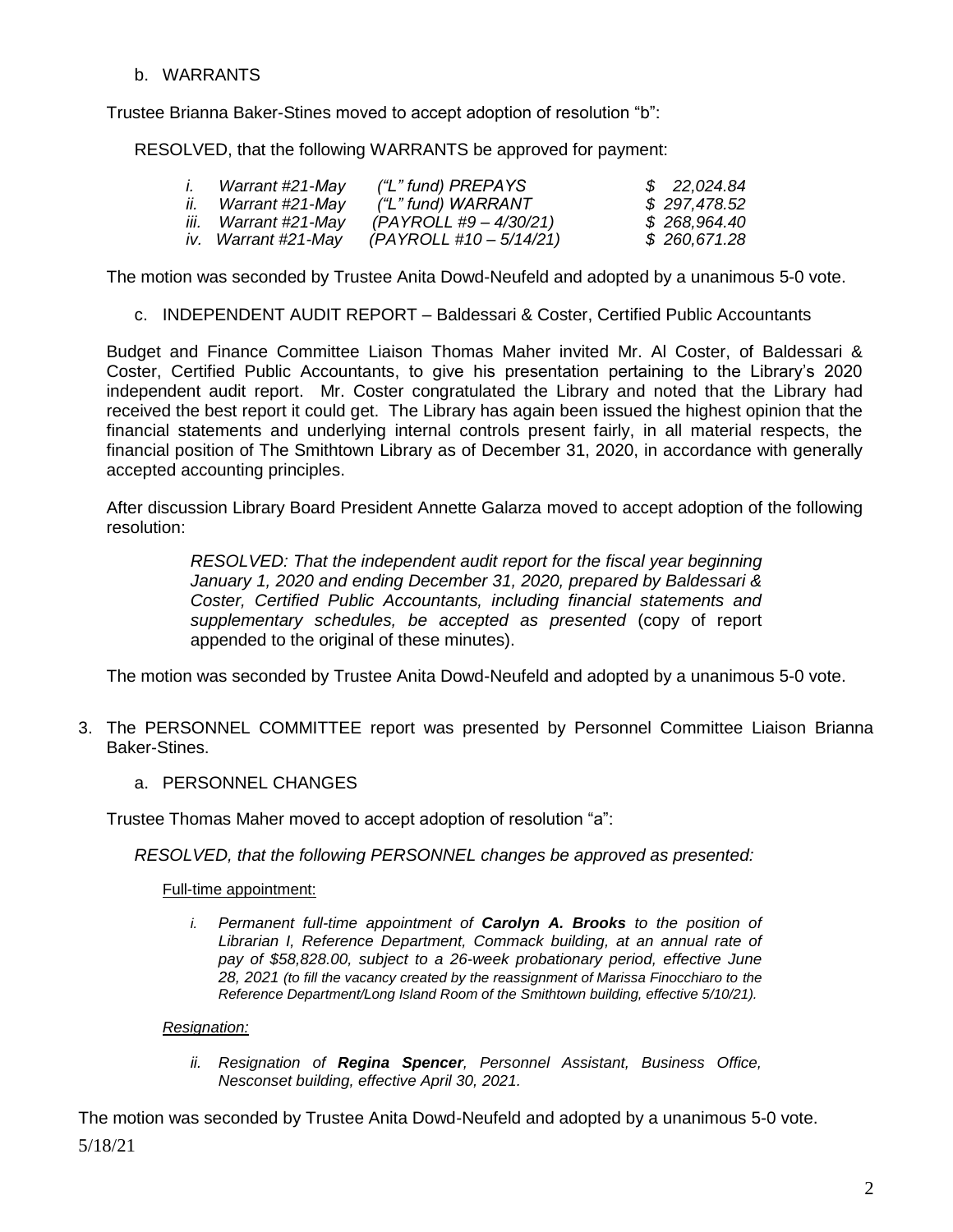b*. CONFERENCE / WORKSHOP / WEBINAR ATTENDANCE REQUESTS*

Trustee Anita Dowd-Neufeld moved to accept adoption of resolution "b":

*RESOLVED, that the following live or virtual conference, workshop, or webinar attendance requests set forth hereinafter are hereby approved:*

- *i. That Librarian II Jessicca Newmark, Reference Department, Smithtown building, be authorized to attend a Notary Public examination to be administered at the Perry Duryea State Office Building, located at 250 Veterans Memorial Highway, Hauppauge, NY, on a date TBD, with reimbursement for actual and necessary expenses not to exceed \$15.00.*
- *ii. That Assistant Library Director Patricia Thomson, Administration Department, Nesconset building, be authorized to attend, on paid release time, the Virtual 2021 American Library Association (ALA) Annual Conference & Exhibition, to be held via Zoom from June 23, 2021 through June 29, 2021, between the hours of 9:00 am and 5:00 pm, with reimbursement for actual and necessary expenses not to exceed \$179.00.*
- *iii. That Librarian I Sean Walls, Reference Department, Kings Park building, be authorized to attend, nunc pro tunc, a Notary Public examination to be administered at the Perry Duryea State Office Building, located at 250 Veterans Memorial Highway, Hauppauge, NY, on May 6, 2021, with reimbursement for actual and necessary expenses not to exceed \$17.00.*

The motion was seconded by Trustee Joseph Gregurich and adopted by a unanimous 5-0 vote.

- 4. The BUILDINGS AND GROUNDS COMMITTEE report was presented by Buildings and Grounds Committee Liaison Anita Dowd-Neufeld.
	- a. BUILDING REQUEST Kings Park Building

Trustee Thomas Maher moved to accept adoption of the following resolution:

*RESOLVED, that the Board of Trustees of The Smithtown Library approves the request of Kings Park Boy Scout Troop 75, to place a rope bridge (aka "monkey bridge") on the lawn of the Kings Park building on Kings Park Day, to be held June 19, 2021, provided that said rope bridge is removed promptly at the close of festivities (Note: Insurance coverage provided through the Suffolk County* Council of the Boy Scouts of America).

The motion was seconded by Trustee Anita Dowd-Neufeld and adopted by a unanimous 5-0 vote.

5. In the absence of Communications Committee Liaison Theresa Stabile, the COMMUNICATIONS COMMITTEE report was presented by Trustee Anita Dowd-Neufeld.

Trustee Brianna Baker-Stines moved to accept adoption of resolution "a":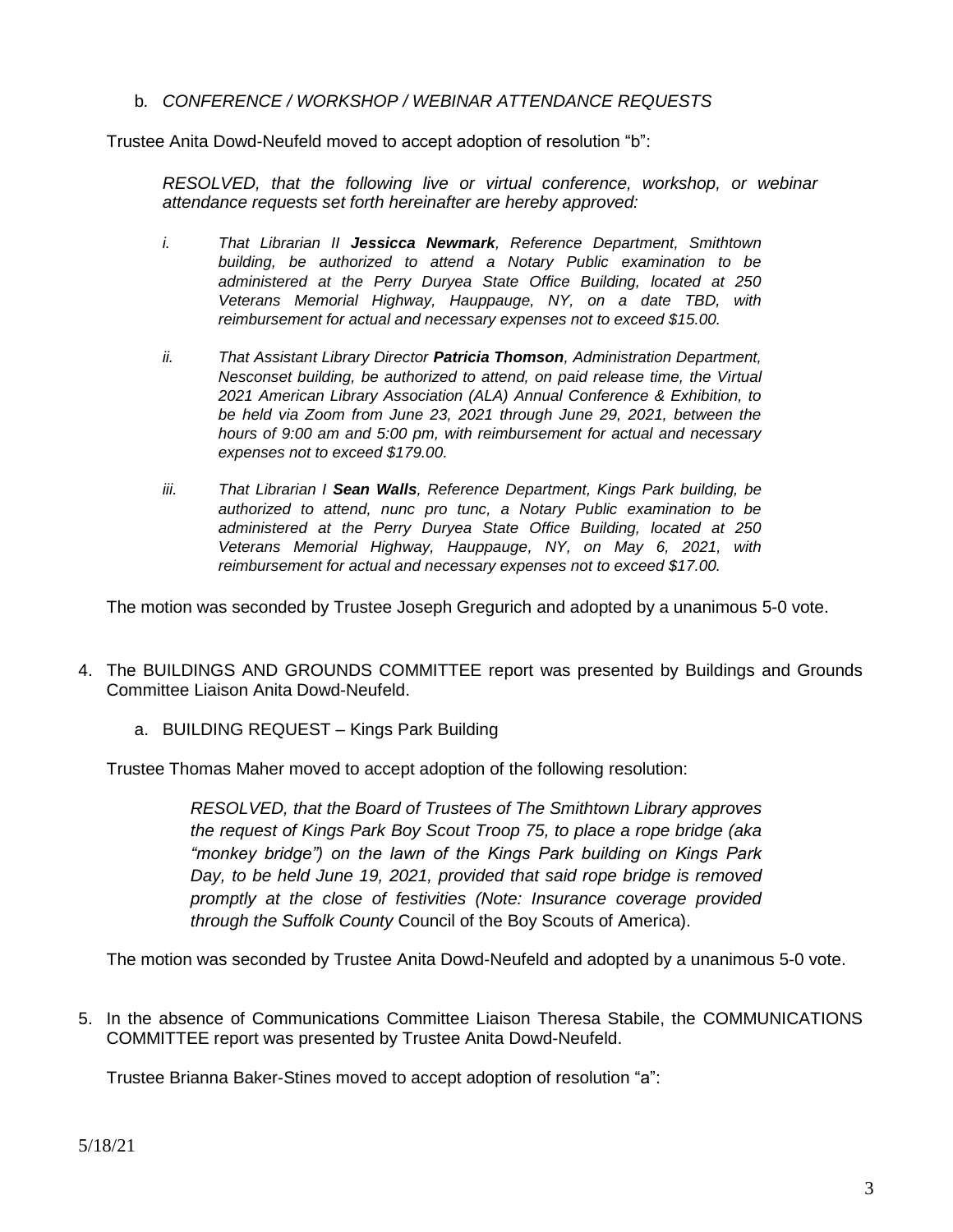#### a. DONATION – Dave Wester

*RESOLVED, that the Board of Trustees of The Smithtown Library does hereby graciously accept and thank Mr. Dave Wester, of Smithtown, NY, for his thoughtful donation of \$5.00 in appreciation of the Library's generous return policy during the pandemic; and be it*

*FURTHER RESOLVED, that said donation is to be used as necessary at the Library's discretion.*

The motion was seconded by Trustee Joseph Gregurich and adopted by a unanimous 5-0 vote.

#### 6. DIRECTOR'S REPORT

The Library Director asked permission to take the meeting out of order to discuss item number 9 under "New Business" related to New York State's adoption of the CDC's Interim Public Health Recommendations for Fully Vaccinated People that will take effect on May 19, 2021. The Library Director reported that the Library would continue to maintain social distance guidelines of six feet; however, it was the recommendation of the Library Director that the Library Board adopt the New York State regulations that would no longer require fully vaccinated individuals to wear face masks.

After discussion, Trustee Thomas Maher moved to accept adoption of the following resolution:

*RESOLVED, that the Board of Trustees of The Smithtown Library hereby acknowledges and adopts the May 19, 2021 NYS regulations which allow*  fully vaccinated individuals to conduct most public indoor activities without *a mask, including within a Public Library, and rescinds all prior Board resolutions on this subject that are inconsistent with this new regulation and current CDC guidelines.*

The motion was seconded by Trustee Brianna Baker-Stines and adopted by a unanimous 5-0 vote.

The Library Director then read his Director's Report that had been submitted previously to the Library Board (copy of report appended to the original of these minutes).

Both the Library Director and Smithtown Building Head Eileen Caulfield remarked about how pleased they have been with the work being completed on the Smithtown Parking Lot Project by Laser Industries, Inc.

# **UNFINISHED BUSINESS**

7. REVISED POLICY - Board of Trustees Bylaws [Policy #100-10] (2<sup>nd</sup> reading)

[Note: deletions are noted with a strikethrough]

Trustee Brianna Baker-Stines moved to waive the reading of the Board of Trustees Bylaws Policy [#100-10]. The motion was seconded by Trustee Anita Dowd-Neufeld and adopted by a unanimous 5-0 vote.

Trustee Thomas Maher moved to accept adoption of the Board of Trustees Bylaws Policy [#100-10]. The motion was seconded by Trustee Brianna Baker-Stines and adopted by a unanimous 5-0 vote.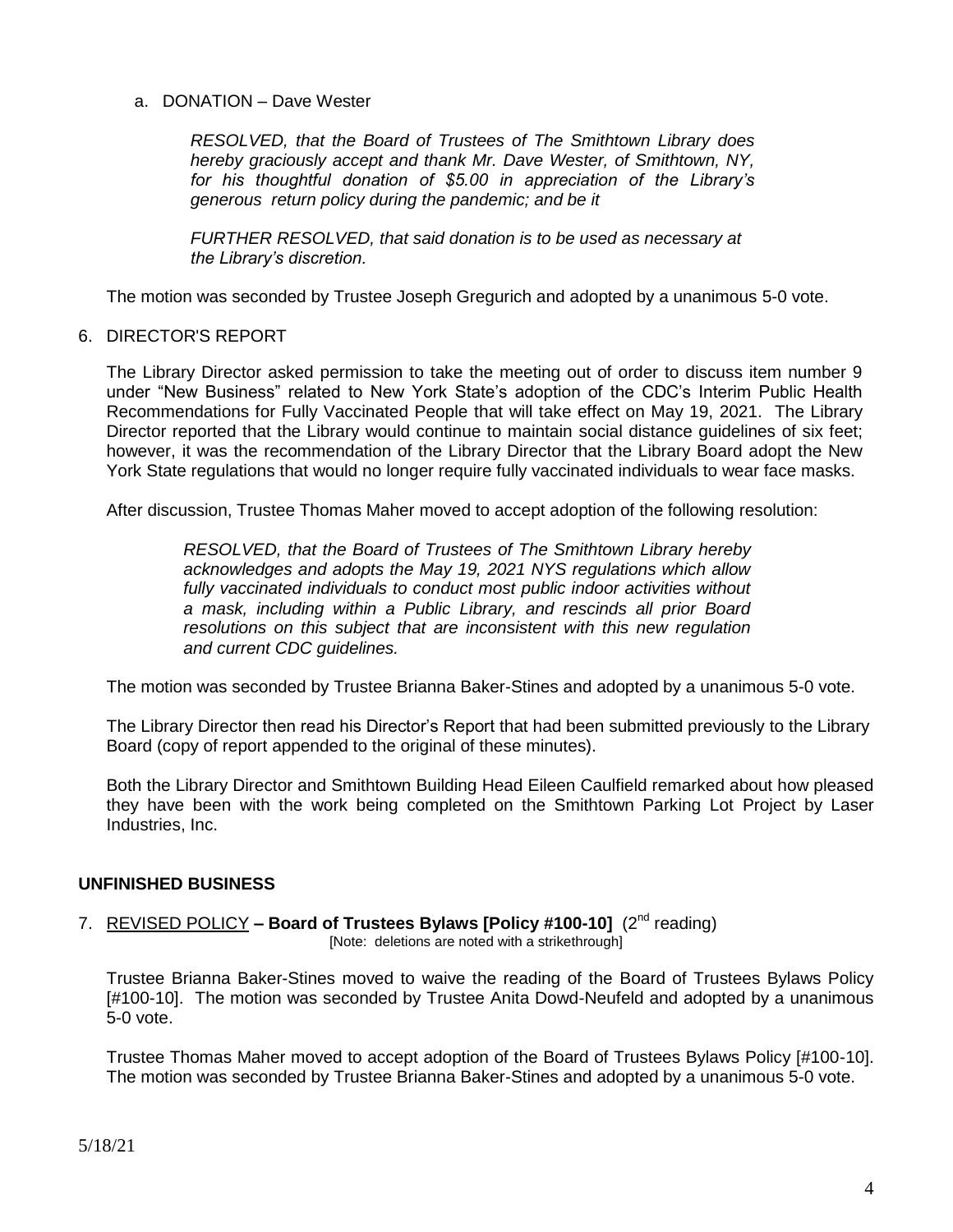# *A. Library Director*

# *Administrative*

- *1. The Library Director shall be the Chief Administrative Officer of The Smithtown Library acting on behalf of the Board and under its review and direction.*
- *2. The Library Director shall ensure compliance with all laws relating to public libraries.*
- *3. The Library Director shall represent The Smithtown Library at all state, regional and national Library Symposiums, whenever possible.*
- *4. The Library Director, in consultation with and subject to the approval of the Board, may hire a qualified Assistant Library Director(s).*
- *5. The Assistant Library Director(s) shall be authorized to perform all the duties of the Library Director in his/her absence.*
- *6. The Library Director shall designate a Librarian who shall be authorized to perform his/her duties, should the Assistant Library Director(s) be unable to do so.*
- *7. The Library Director shall oversee the care and maintenance of the library buildings and grounds, vehicles and equipment.*
- *8. The Library Director shall have the flexibility to adjust goals as necessary.*

# *Board Relations*

- *9. The Library Director shall carry out the policies of The Smithtown Library as adopted by the Board.*
- *10. The Library Director shall attend all meetings of the Board and may take part in deliberations but shall have no vote.*
- *11. The Library Director shall keep the Trustees informed as to the Library's current progress and future needs through regular monthly reports.*
- *12. The Library Director shall submit to the Trustees Monthly Statistical Reports at the Meetings of the Board.*
- *13. In July of each year, the Library Director shall submit a report of the past year's highlights and achievements, and may make recommendations for the coming year for the Board's review in the following categories: Buildings and Grounds, Budget and Financing, Personnel, Professional Development, Library Collection and Resources, Programming, Community Relations, Technology, Policies and Procedures.*
- *14. The agenda for the Regular Monthly Meeting of the Board shall be prepared by the Library Director and be distributed to the Trustees in a timely manner.*
- 8. REVISED POLICY COVID-19 Reopening Safety Plan [Policy #500-70] (2<sup>nd</sup> reading) [Note: revisions are noted in underlined bold font; deletions are noted with a strikethrough]

Trustee Anita Dowd-Neufeld moved to waive the reading of the COVID-19 Reopening Safety Plan Policy (#500-70). The motion was adopted by unanimous consent.

Trustee Brianna Baker-Stines moved to accept adoption of the COVID-19 Reopening Safety Plan Policy (#500-70). The motion was seconded by Trustee Thomas Maher and adopted by a unanimous 5-0 vote.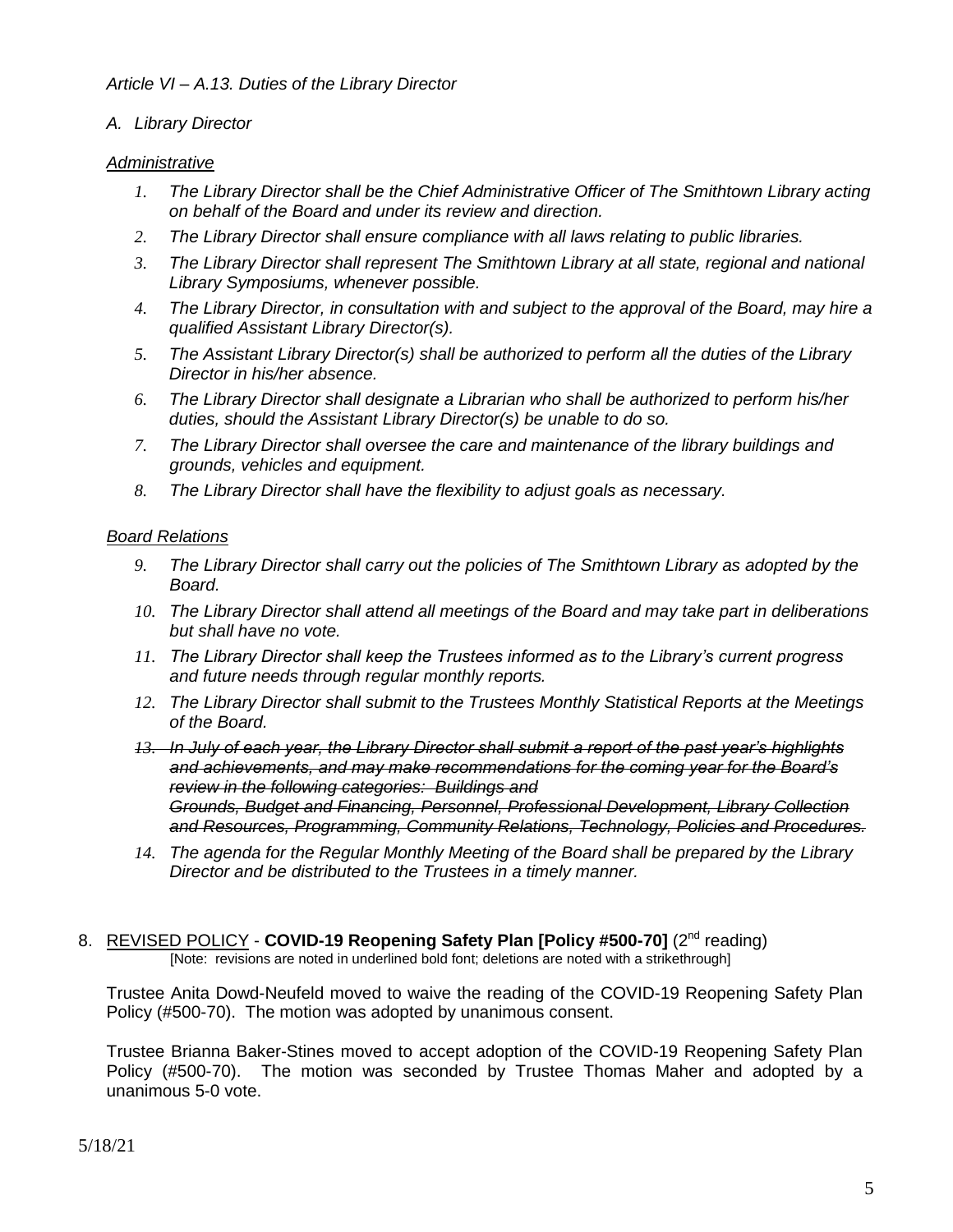# *Phased Reopening Time Line*

*The Smithtown Library will adhere to the following phased reopening schedule. The Library's Board of Trustees will determine when to advance from phase to phase. The determination will be based on the most current information from NYS and Suffolk County health officials.*

# *The Smithtown Library Phase 1 (Approximately 2 weeks as deemed appropriate by the Board of Trustees)*

- *Library employees may return to work in the number approved by the Director.*
- *Social distancing will be practiced.*
- *Staff shifts may be staggered and work schedules adjusted to reduce density; supplementary cleaning protocols will be effected in Library facilities.*
- *Library employees will be assigned to enhance distance services and prepare the Library facility for onsite Library services.*

# *The Smithtown Library Phase 2 (Approximately 2 weeks as deemed appropriate by the Board of Trustees)*

- *The Library may begin to allow the lending and returning of Library items by way of contactless curbside pickup or delivery services. Subject to guidance received from the CDC and/or the Federal Institute of Library and Museum Services, Library materials will be quarantined for a period determined to be safe by local standards of seventy-two (72) hours prior to being handled.*
- *Social distancing will be practiced.*
- *Staff shifts may be staggered and work schedules adjusted; supplementary cleaning protocols will be effected.*
- *Employees who have contact with Library materials will be offered the option to wear gloves while handling materials. Gloves will be provided if requested.*
- *Employees who have contact with the public will be required to wear masks during times of contact. Masks will be provided.*

# *The Smithtown Library Phase 3 (Approximately 2-10 weeks as deemed appropriate by the Board of Trustees)*

- *Library facilities may open to the public with social distancing restrictions in place.*
- *Significant modifications of facilities and service programs may be implemented including restrictions on Library hours, public access, building capacities, seating areas, computer usage, and access to Library stacks.*
- *The Library may offer in-building computer use by appointment but only with the ability to maintain safe social distances. Computers will be regularly sanitized between uses.*
- *Social distancing will be practiced*
- *Staff shifts may be staggered and work schedules adjusted; supplementary cleaning protocols will be effected.*
- *Employees who have contact with Library materials will be offered the option to wear gloves while handling materials. Gloves will be provided if requested.*
- *Employees who have contact with the public will be required to wear masks during times of contact. Masks will be provided.*

# *The Smithtown Library Phase 4 (Approximately 4-12 months as deemed appropriate by the Board of Trustees)*

 *The Library may open to the public with social distancing protocols in place. Modifications of facilities and service programs may be necessary including restrictions on seating areas, computer usage, and access to Library stacks.*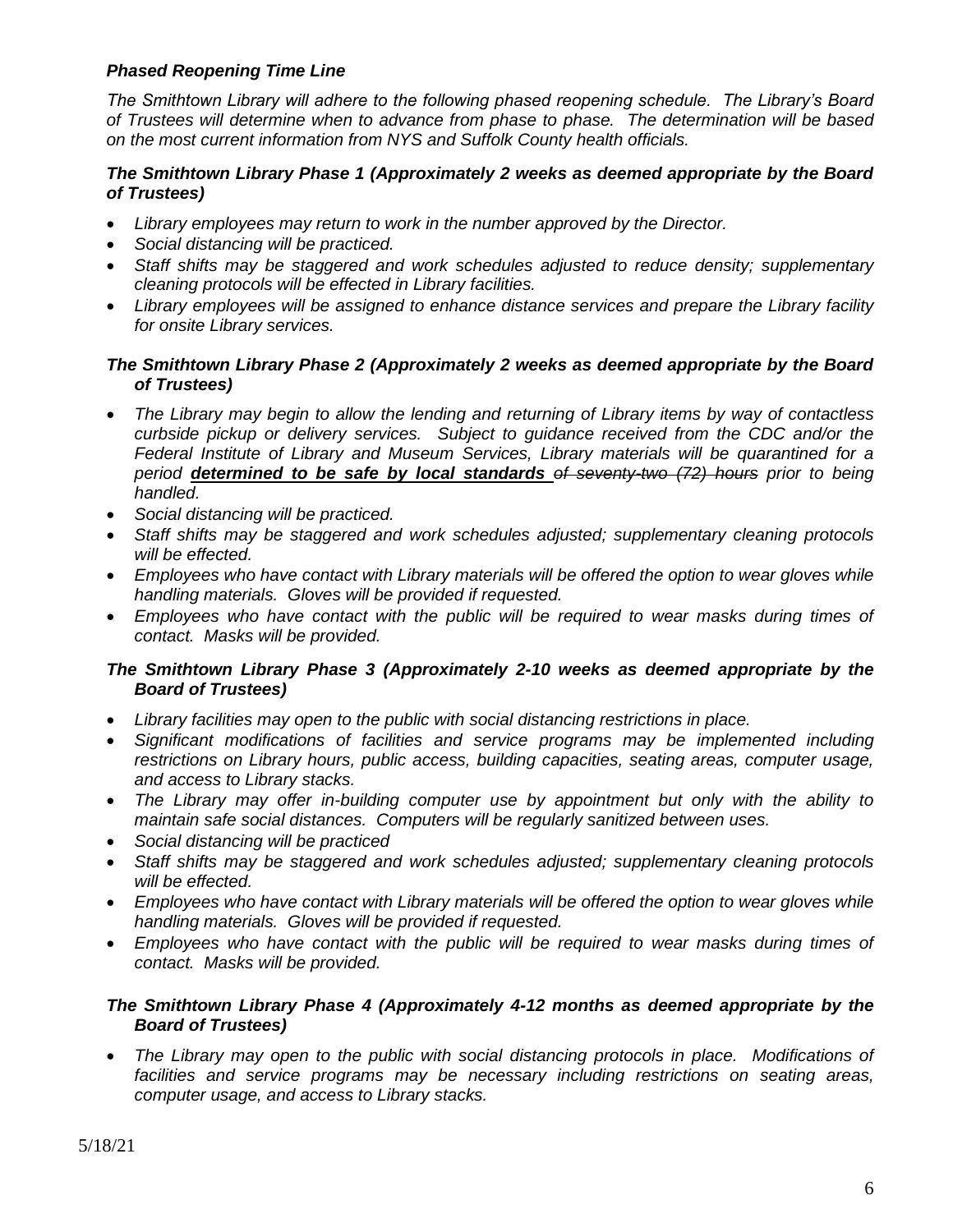- *Small group events may be permissible.*
- *Social distancing will be practiced.*
- *Staff shifts may be staggered and work schedules adjusted; supplementary cleaning protocols will be effected.*
- *Employees who have contact with Library materials will be offered the option to wear gloves while handling materials. Gloves will be provided if requested.*
- *Employees who have contact with the public will be required to wear masks during times of contact. Masks will be provided.*

# *Post Phase 4*

 *Library may return to normal, pre-COVID-19 operations and reinstate regular service programs including events.*

#### *Physical Distancing*

*Employees must maintain a six (6) foot distance from each other, unless safety or the core function of the work activity performed by masked employees requires a shorter distance in which case masks are to be worn.*

*Employees will be limited to in-house presence only as scheduled for assigned tasks to be accomplished; Library hours may be adjusted to spread employee and patron traffic over a period of time.*

*Workspaces and employee seating areas will be modified and/or restricted (as to capacity) in order to maintain 6 ft. distance. If not feasible, face coverings will be required; or physical barriers (e.g. clear*  shielding walls) will be enacted (in accordance with governmental guidelines) in areas where they will *not impair airflow, heating, cooling, or ventilation.*

*When employees are less than 6 ft. apart from each other (or a patron) and without a physical barrier (e.g. clear shielding wall); employees must wear acceptable face coverings.*

*Signs with arrows may be posted to reduce bi-directional foot traffic in narrow aisles, hallways, or spaces.*

*Tightly confined spaces (e.g. elevators, narrow aisles) should be occupied by only one individual at a time, unless all employees are wearing face coverings. If occupied by more than one person, the occupancy will be maintained at or under 50% of maximum capacity.*

*When possible patron arrivals will be staggered by advising of pick-up time "windows"; and avoiding direct hand-offs.*

*Social distancing markers that denote 6 ft. of spacing in commonly used (and other applicable) areas will be clearly designated.*

*Designated areas for pick-ups and deliveries will be established; limiting contact to the extent possible.*

*Designated patron waiting areas (e.g. lines, parking areas) will be arranged to maximize social distancing; a contactless delivery system will be implemented.*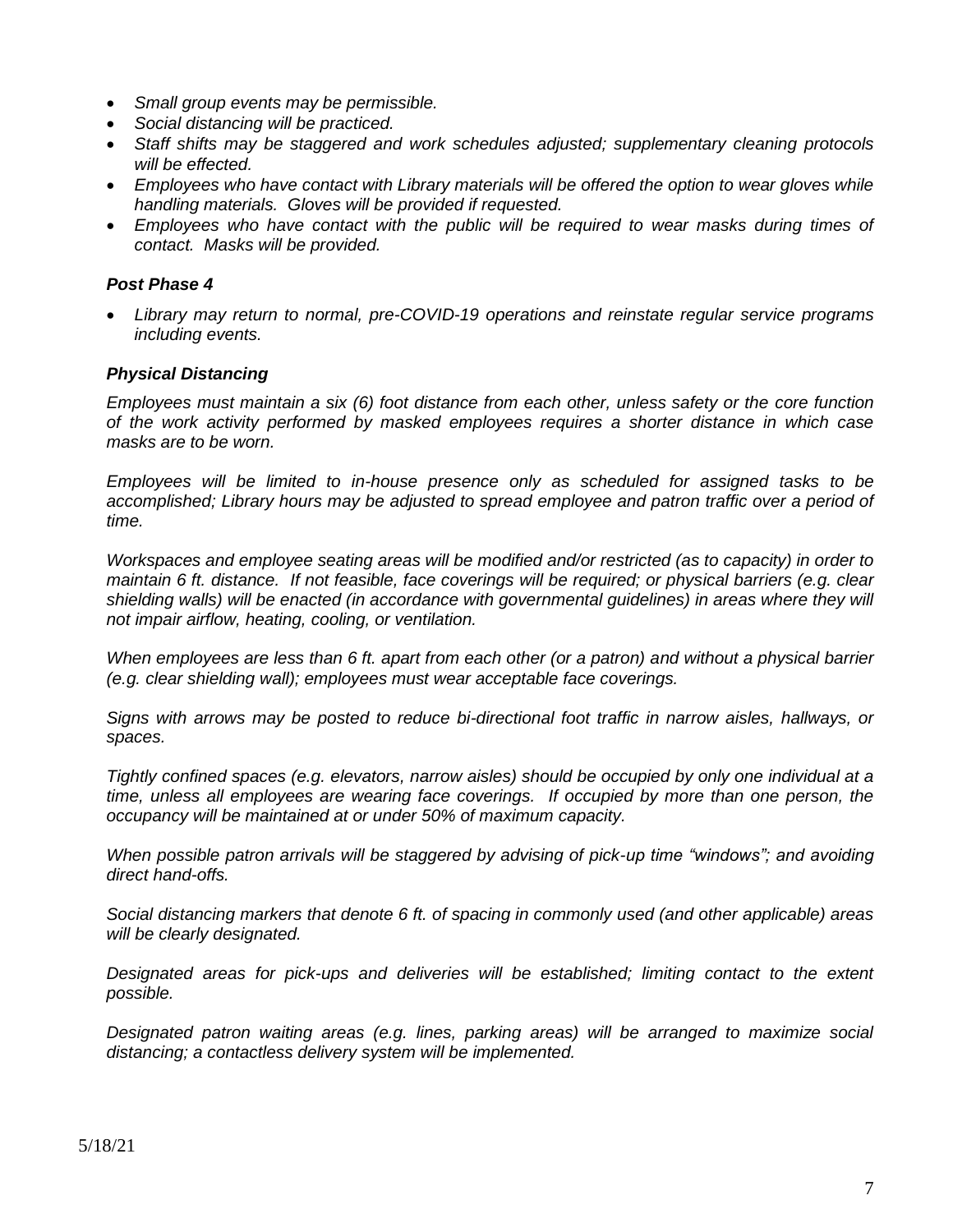*In-person gatherings will be limited. Tele-or-video-conferencing will be utilized whenever possible. Essential in-person gatherings (e.g. meetings) will be held in open, well-ventilated spaces with appropriate social distancing among participants.*

*Non-essential visitors will be prohibited from the Library.*

### *Protective Equipment*

*Employees will be provided with an acceptable face covering at no cost to the employee. An adequate supply of replacement coverings will be available. Acceptable face coverings include but are not limited to cloth and surgical masks, unless the nature of the work requires stricter PPE (e.g. N95, face shield).*

*Employees must clean or replace face coverings after use or when damaged or soiled. Face coverings must not be shared and should be properly stored or discarded.*

*The sharing of objects (e.g. telephones) will be limited; the touching of shared surfaces is discouraged; when employees are in contact with shared objects or frequently touched areas they will have the option to wear gloves; or sanitize or wash hands before and after contact.*

#### *Hygiene & Cleaning*

*The Library will adhere to the hygiene and sanitation requirements of the Centers for Disease Control*  and Prevention (CDC) and State and County Departments of Health (DOH) and maintain cleaning *logs on site that document the date, time, and scope of cleaning.*

*The Library will provide and maintain hand hygiene stations for employees, including accessibility for handwashing with soap, water, and paper towels or air dryers, as well as an alcohol-based hand sanitizer containing 60% or more alcohol for areas where handwashing is not feasible.*

*The Library will provide and encourage employees to use cleaning/disinfecting supplies before and after use of shared or frequently touched surfaces, followed by hand hygiene.*

*The Library will provide adequate space for employees to observe social distancing while eating meals. The sharing of food and beverages is prohibited.*

*Employees have the option to wear gloves when handling Library materials (books, DVDs, etc.) that have not been quarantined for the period determined to be safe by local standards <del>for 72 hours</del>. Employees must wash or sanitize their hands before and after handling Library materials.* 

*Regular premises cleaning and disinfection (after every shift, or more frequently as needed) and more frequent cleaning and disinfection of shared objects (e.g. telephones), shared surfaces, and high touch areas (self-checkout stations, pickup areas, restrooms, common areas) will be implemented.*

*Cleaning and disinfecting will be performed using Department of Environment Conservation (DEC) products identified by the Environmental Protection Agency (EPA) as effective against COVID-19. If cleaning or disinfection products (or the act of cleaning and disinfecting) causes safety hazards or degrades the material or machinery, employees will receive access to a hand hygiene station between use and/or be supplied with disposable gloves if requested.*

*In the event an employee tests positive COVID-19 the Library will execute a plan for cleaning and disinfecting and will notify Suffolk County to allow the County to begin contact tracing.*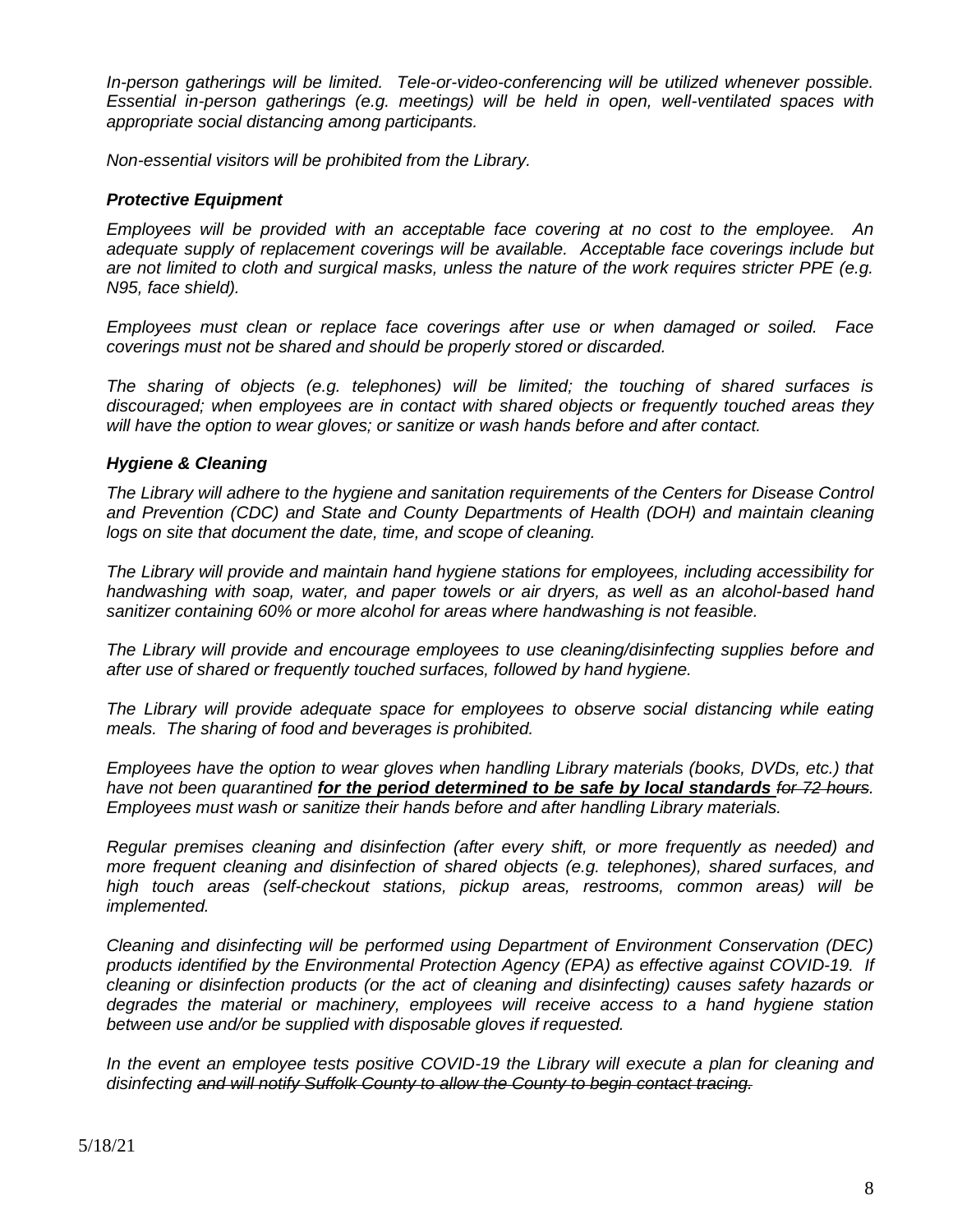### *Communication*

*The Library will continually review and implement State and County issued guidelines.*

*The Library will use social media, verbal communication and signage to provide patrons with instructions for ordering/pick-up of Library materials.* 

*The Library will adhere to New York State guidance regarding face coverings for patrons.*

*Signage inside and outside of the Library will be posted to remind employees and patrons to adhere*  to proper hygiene, social distancing rules, appropriate use of PPE, and cleaning and disinfecting *protocols.*

*All employees will be trained on new protocols and informed of all safety guidelines.*

*Employees will be notified of updated information via their smithlib.org email account.*

*The Library will use social media, the Library website and signage to provide patrons with updated information.*

*The Library will conspicuously post safety plans.*

#### *Screening & Contact Tracing*

*Employees who are sick or feel unwell should stay home or return home if they become sick or feel unwell at work.*

*Employees will undertake a health self-assessment test (e.g. questionnaire, temperature check) before beginning work each day. Assessment responses will be reviewed every day and documented.*

*Employees who present COVID-19 symptoms will be sent home and instructed to contact their health care provider for medical assessment and COVID-19 testing. If tested positive, employee may only return to work after completing a 14-day quarantine the NY State mandated quarantine period. and providing a doctor certification that they are coronavirus free.*

*Employees who present no symptoms but have tested positive in the past 14 days may only return to work after completing a 14-day quarantine the NY State mandated quarantine period. and providing a doctor certification that they are coronavirus free.*

*Employees who have had close contact with a confirmed or suspected person with COVID-19 but are not experiencing symptoms should inform their supervisors and may be permitted to work with additional precautions, including regular self-monitoring for symptoms and temperature, required wearing of face covering at all times and appropriate social distancing from others.*

*The Library will maintain records of employees, who may have had close contact with other individuals at the Library. Logs for vendors and or delivery persons who have visited the Library will also be kept on record.*

*If an employee was in close contact with another (or others) at the Library and tests positive for COVID-19, the Library will immediately notify staff, via a memorandum from the Director, the building and the date in which the employee last worked, state or local health departments and cooperate with contact tracing efforts, including notification of potential contacts, such as employees, visitors, and/or patrons (if known) who had close contact with the individual, while maintaining the confidentiality required by state and federal law and regulations.*